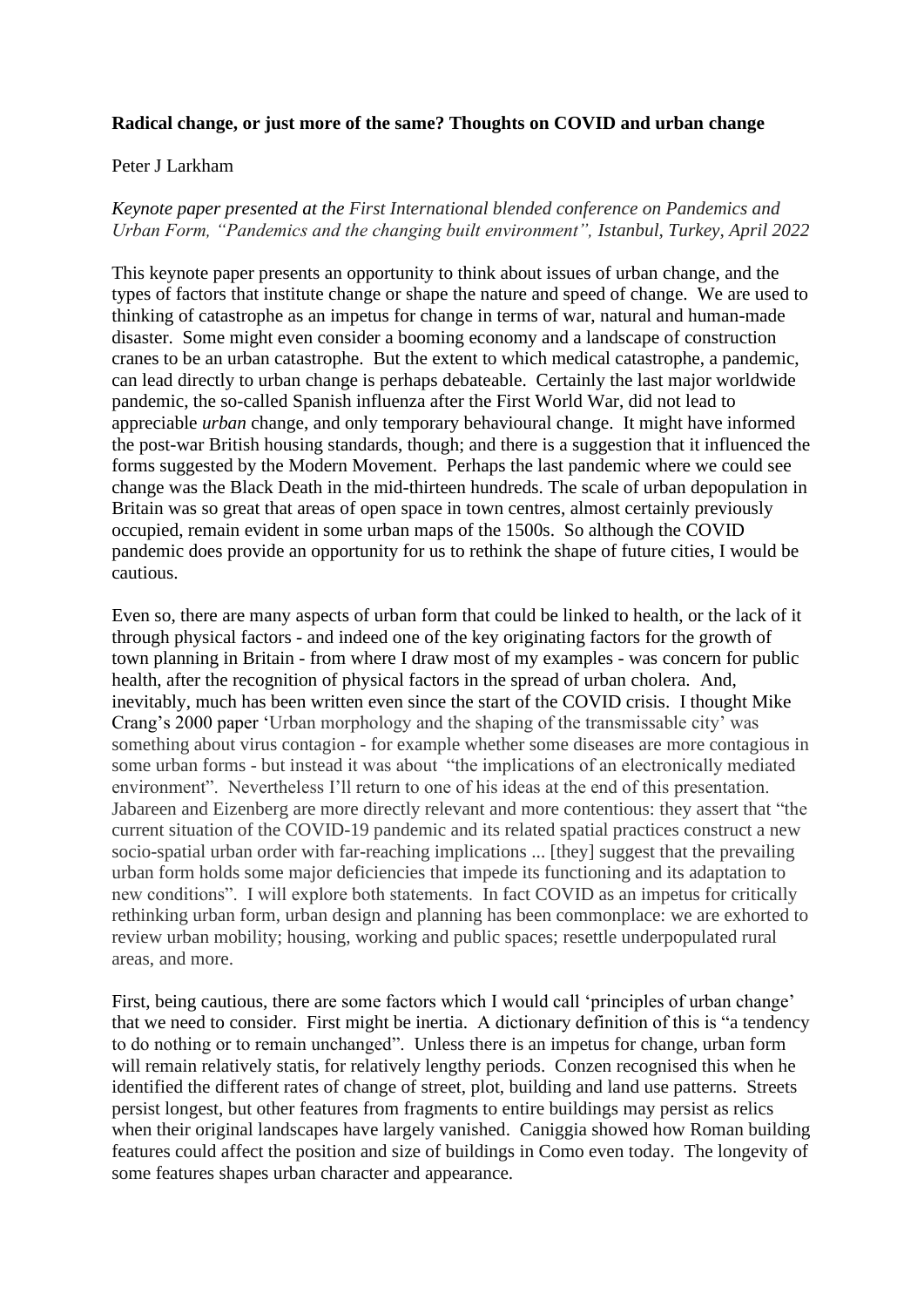Second is the scale of investment, both financial and cultural, in the existing built environment which, unlike the destruction in calamities of war, fire or natural disaster, is still with us despite the deaths of a pandemic. Our built environments during COVID may have been lacking in people, but the structures remained unchanged. This could be seen as an inertia factor, but the impact of finance - funding and investment - on the built environment is often poorly recognised.

Third is the speed of change: this can be fast or slow, or - to use a geological metaphor – catastrophic or gradualistic. Some things, as Conzen recognised, are quick and easy subdividing and selling a plot; others more difficult - buying land and moving infrastructure to change a street alignment. Through urban history, most change appears to have been smallscale, incremental, gradualistic; but interspersed in some (but not all) places by short periods of catastrophe and response. This leads to the model of 'punctuated equilibria', developed in evolutionary biology by Niles Eldridge and Stephen Jay Gould in the early 1970s - and more recently adapted to fields ranging from organisational change to changing energy and environmental policy. Here we might consider what happens during the period of crisis, and how the urban form in one period of relative equilibrium differs from its predecessor.

Fourth, we might consider the scale of change: small-scale and – to use Conzen's term, 'adaptive', or large-scale and more radical, that might fall into a Conzenian category of 'augmentative'. Adapting an existing urban fabric can be relatively easy; augmenting it with new street and plot layouts can be expensive, problematic and time-consuming.

In summary, what I am considering is how resilient our current urban landscapes might be. But I'm using it in the definition of "the ability of a substance or object to spring back into shape", rather than - as so much of the urban literature uses it - "the capacity to recover quickly from difficulties". We might term this the "bounceback theory".

My caution over ascribing change to COVID also derives from other factors that are happening at - historically at least - much the same time.

First might be the long-lasting world economic crisis from 2008. This has been long-lasting with major consequences for economic growth, quality of life, and the amount of money available for urban change.

Second would be the rapidly-increasing awareness of climate change and its likely impacts – rising temperature and rainfall, extreme weather events and so on: so great that it is now often called the climate emergency. This brings issues of the energy efficiency of buildings and other urban activities such as transport to the fore, and we have been seeking physical responses to this for three decades now, albeit slowly.

Third would be the pace of technological development that can be applied to buildings, cities and the factors of urban life. We now adopt technology changes very quickly. For example, a move from petrol to electric vehicles, while driven by awareness of finite fossil fuels and the climate-change impacts of their combustion, will lead to small-scale changes in the provision of charging points and, perhaps, on a slightly larger scale the redundancy of the petrol filling stations that are still common and sometimes prominent in our urban landscapes. A move, technology permitting, to more autonomous vehicles, and a new model of ownership and use that is more communal than individual, might free much space in terms of suburban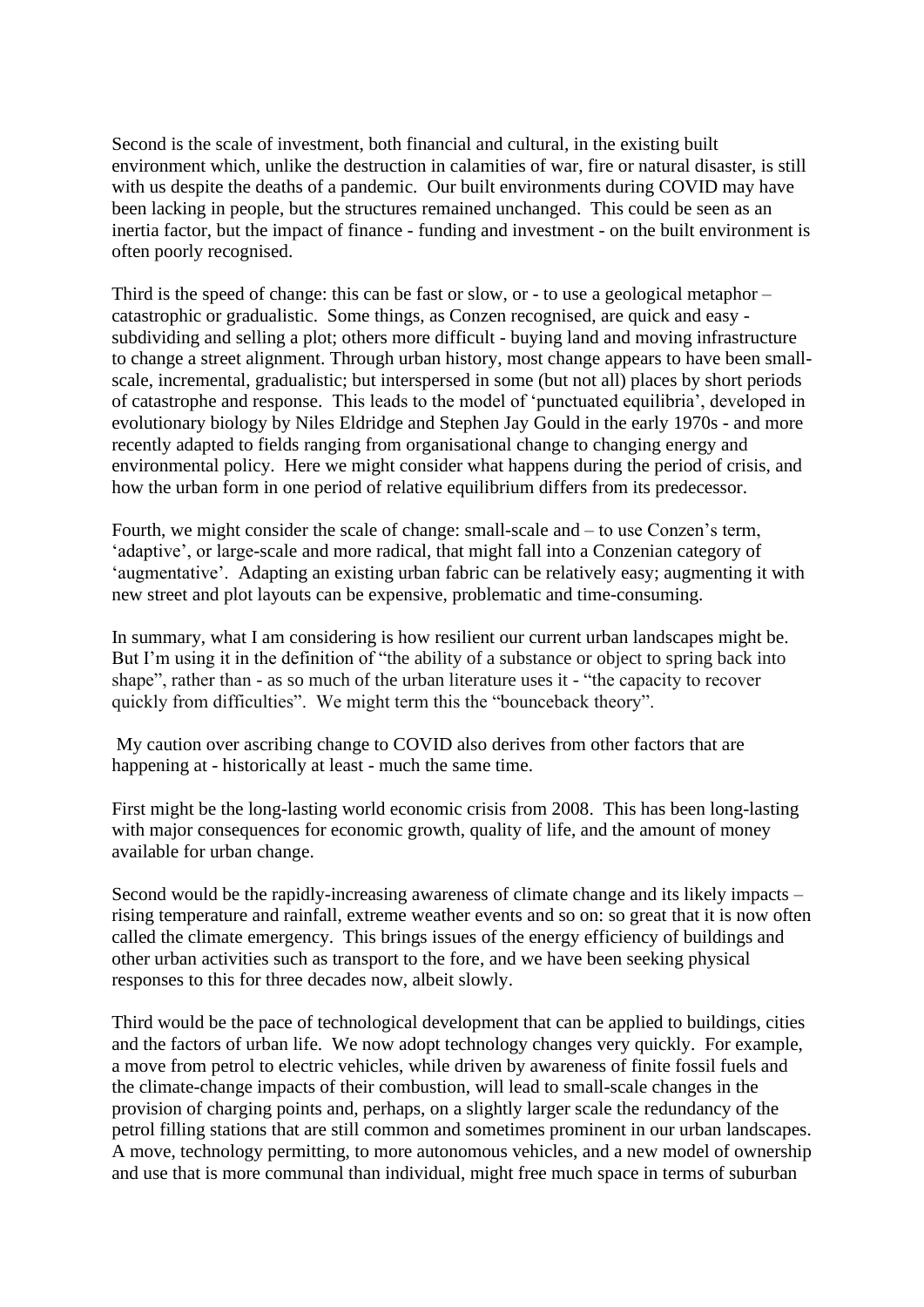and city-centre parking and, with more efficient use of street space, might free some of that space for other uses such as cycle lanes, pedestrians or even other pavement uses.

Technology has also allowed more online retailing, with a resultant decline in the use or need for traditional high street space from the middle of the last decade. Consumer behaviour has also changed in other ways from before the COVID outbreak, including - in the UK at least a reduction in new car purchasing (although cars have become larger!), and a reduction in dwelling and garden sizes - in the UK beyond what we see elsewhere in Europe at least.

So far, then, we have seen a range of longer-term factors affecting built-form use and change, and factors tending to result in urban inertia, or the 'bounce-back to previous state' definition of resilience. So what did COVID bring?

First, I'll suggest that it brought nothing that had not been foreseen. An online simulation of a respiratory pandemic, involving ten thousand online participants in 2008, predicted virtually everything that has happened in the last two years. But responsible authorities didn't learn much from it, and this isn't unusual: the US Navy's 1932 fleet battle simulation identified the vulnerability of its Pacific bases to surprise attack, yet 1941 still surprised them.

The first key change was behavioural. Willingly or otherwise, most urban people began to wear masks, observe some form of social distancing, and reduce their socialising, shopping trips and work commuting. So retail footfall declined quickly and catastrophically, while online retailing, for those fortunate enough to have the capability and equipment, rose equally swiftly. This, of course, led to road use falling and city centres lying empty. We saw a massive rise in cycling (green on the left-hand graph) but a rise in vehicle speed amongst those still using motor vehicles. In lockdown and since, many people have worked from home; while this has proven good for some, with reduced commuting and increased quality of life, for others the pressures of space and competing uses have been problematic. Not all dwellings have had appropriate physical space or even bandwidth.

When lockdowns were lifted, if only partially, we saw physical changes. COVID did produce some fast changes, but they seem to have been largely small-scale and temporary. Here are a couple of examples in my home town. They are little different from those last weekend to cope with the tourists visiting for Shakespeare's birthday celebrations. Typically, to accommodate social distancing for pedestrians, we temporarily widened pavements and closed some streets to traffic, or imposed other restrictions - easier when there was so little vehicular traffic (apart from the increased number of delivery vans in suburban areas!). Even in the UK's climate, on-street cafes and pubs became quite common. In several countries, restaurants colonised outdoor space with small greenhouses or other temporary structures to create dining spaces resistant to disease transmission. Similar approaches have been used to break up the previously-popular open-plan offices into much smaller spaces. We have seen other land-use changes, with unused car parks converted to COVID testing sites, vaccine centres and so on. Similar approaches occurred within buildings, with one-way systems, barriers, signs and so on.

Official guidance for a built environment response to COVID was produced surprisingly quickly. Perhaps someone had indeed been planning ahead. This publication came out initially on 13 May 2020, and by September that year we were on version 7.3. It contains very detailed suggestions for managing all types of built environments and urban forms, although all were quick, temporary and relatively cheap. It prioritised providing additional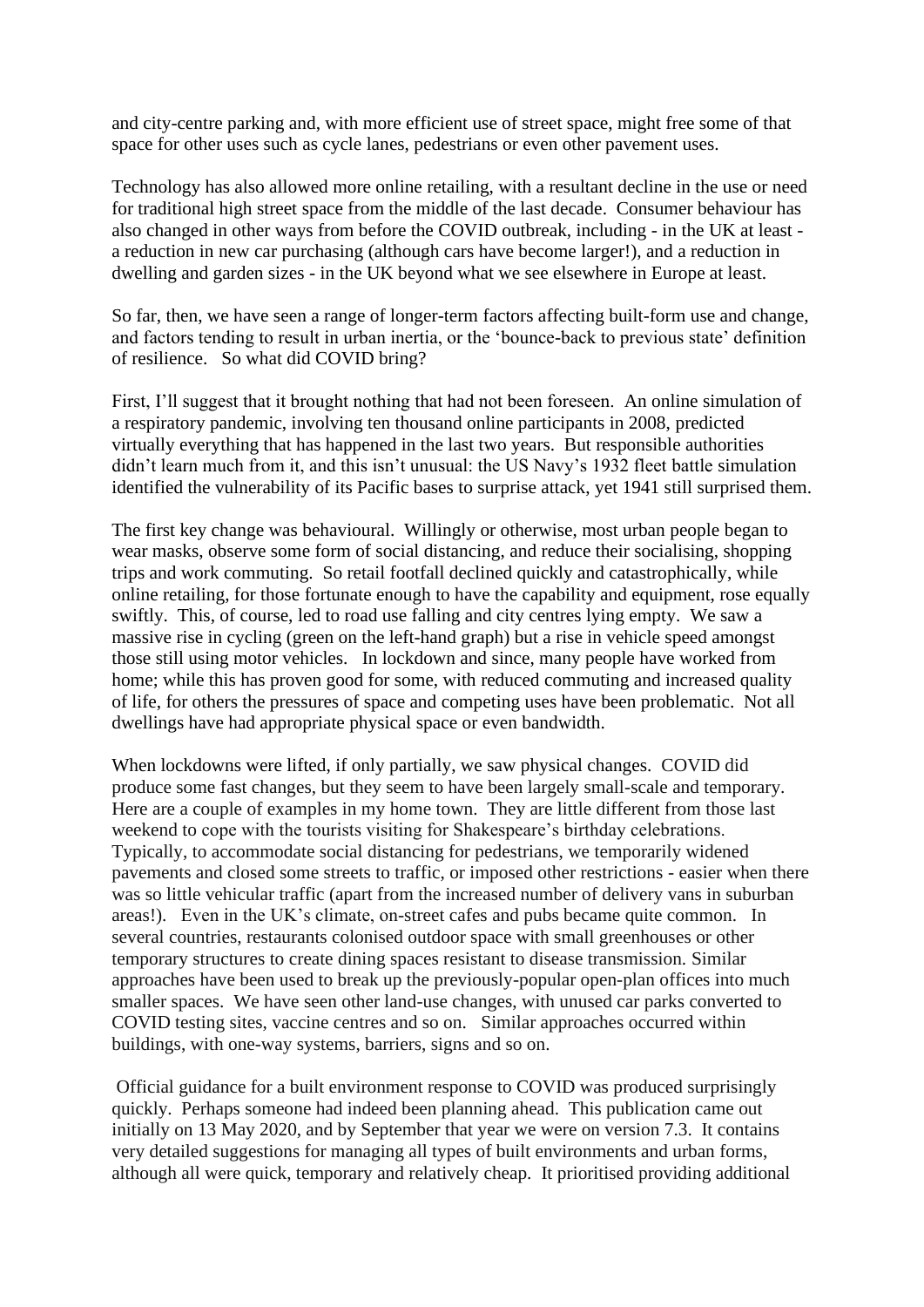space, such as widened and one-way pavements, for those people allowed out under the various lockdown regimes.

Therefore, following the guidance, all of these physical changes - urban adaptations - were small-scale, rapidly done and have proven temporary. They are more adaptive than augmentative, in Conzen's terms. And, although we are not wholly free of the disease, what has happened in the last two-and-a-quarter years? Most signs, cones and bollards have gone - these in Sunderland in the north of England went as early as July 2021. Some municipal authorities sought public feedback about the changes, especially where roads were closed to vehicular traffic. While some respondents identified benefits, others - principally businesses and vehicle users - have fought to have the previous situation reinstated. Few seem to have been made permanent. My own observations in the English Midlands are that where streetworks are taking place there is little attempt to capitalise on the experience of the COVID period, for example by providing additional cycle space.

Why might this be so? Are we seeing urban inertia, or the resilient rebound to a pre-COVID state? One issue is that making temporary changes permanent costs money, and after both the global economic crisis and the direct financial costs of COVID many UK local authorities are in very poor financial shape, some only functioning with very large Government loans and several virtually bankrupt. A second issue is behaviour change. As soon as possible (and sometimes before, although I won't mention the UK Prime Minister's alleged parties) much behaviour returned to near normal, if that is defined by pre-COVID patterns. We see this in, for example, motor vehicle use: even if many are still working from home at least part of the time, many are returning to their places of work, at least some of the time, although there is much variation and some employers are accepting flexible work practices. Some report greater productivity and satisfaction with flexible arrangements, although others have sought to compel office workers back to the office, with the view that this constitutes more efficient use of space. Retail footfall rose quickly after lockdown, although online shopping and home deliveries have also remained popular. Perhaps some of this footfall is a return to "leisure shopping" - itself a behaviour change in Western economies from the 1970s and 1980s. Overall in the UK, by July 2021, after 17 months of crisis, urban economies were already recovering - though more quickly in smaller towns than in the major conurbations. But there are exceptions: my town, Stratford, lost about 45% of its shops, and they have not returned: but then, we lost over 4 million Shakespeare tourists, and they haven't returned yet either.

So, in my view, there is quite a substantial body of evidence showing a tendency to return a long way to the pre-pandemic urban situation.

What can we learn for the post-pandemic future? Some have mentioned the need for more urban space, lower densities, fewer city-centre offices, and hence the demise of the skyscraper. Certainly in 2020 and 2021 tall building starts and planning applications fell in London and elsewhere. Yet New York has also opened Central Park Tower, the world's tallest residential building. As another critic noted, "the history of the skyscraper is a history of people predicting its end". Indeed, after the destruction of the World Trade Center in 2001, and the view that skyscrapers were vulnerable targets, we have built more than five times as many skyscrapers than existed before. Others argue that urban planning policies should *continue* to advocate higher-density development, both because of the imperatives of responding to environmental change through sustainable development types, and the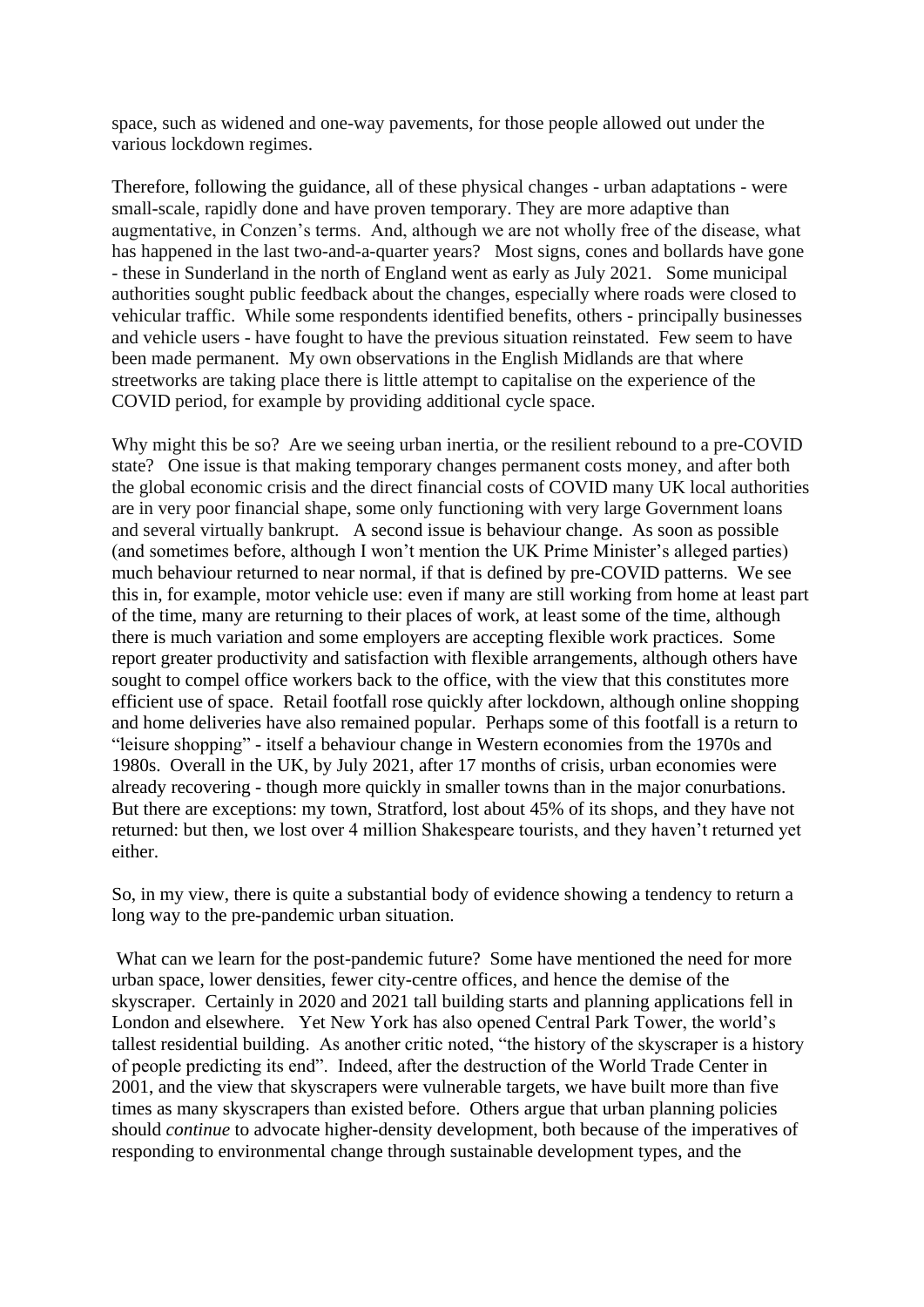equivocal evidence about the relationship between high-density areas and COVID infection and death rates.

Perhaps there may be changes in the form of work spaces. Larger shared spaces with lowerdensity occupation, better ventilation including openable windows, better IT and a more flexible management approach to the use of space, including bookable hot-desking, have been advocated. But such ideas are hardly new. They may produce work environments that are more resistant to COVID infection spread, but also lead to greater workplace satisfaction and, perhaps, productivity. They won't affect urban form much, being largely an issue for building interiors; but, surely, many existing buildings could be retrofitted in this way. There will surely be an impact for the commercial real estate market in terms of the values of unimproved office space, though.

Retailing patterns have changed, and seem likely to continue changing as online and delivery technologies improve. Again, though, this isn't a specific COVID response. There may be major real estate implications here, if high street retail floorspace continues to be under-used and vacancy rates rise as more retailing goes online. It has been suggested that some forms of retailing may need only small 'sample' shops, where customers can "feel the quality" but order online for home delivery. And these may be 'pop-up' shops. The value of un-needed retail property is likely to plummet. A problem for town planning is what should be done with this property, particularly in town centres, and more so in town centres that are also tourist destinations for their character, appearance and heritage value. How far can desirable characteristics be retained in re-use and conversion? But what would happen if heritage interests inhibit such alteration?

How do we want to live? Housing is equally likely to face changes, as indeed housing provision did in the UK following the crisis of both First and Second World Wars, with new governmental house design standards. Now we might want smarter homes, perhaps larger if we spend more time at home and less at work; with flexible work and social spaces. More flexibility for adaptation to changing life stages might help. More space at entranceways for storing potentially contaminated clothing, and washing, has been mentioned. And, for sustainability rather than COVID reasons, we need better insulation and more use of renewable energy and concern for water management. We could re-think domestic access to nature, and even increase domestic-scale urban agriculture. The balance between private and shared space might change with, for example, wider pedestrian footpaths. The space allocated for individual vehicles might change if we use fewer private cars. Garage space could be re-purposed. But we might need more storage space for cycles. However, we also need to remember the inertia factor: in the UK at least, the great majority of the houses we will have in 2050 have already been built: many some decades ago. While we can improve the houses themselves to some extent, it is much more difficult to change the urban landscapes in which they sit.

Streets and spaces will also change. I have mentioned some aspects related to residential areas, where people have been walking on traffic-free streets rather than on narrow and badly-maintained pavements. But town centres are likely to change, as many have enjoyed using traffic-free spaces for other uses. Cyclists certainly benefited. Widened pavements made walking more comfortable. COVID may have given considerable impetus to towncentre pedestrianisation or, at the least, more sharing of space. More urban green spaces may be desirable, as this has been shown to improve mental health, as well as lead to a reduction in risk of obesity and diabetes – conditions which significantly increase vulnerability to